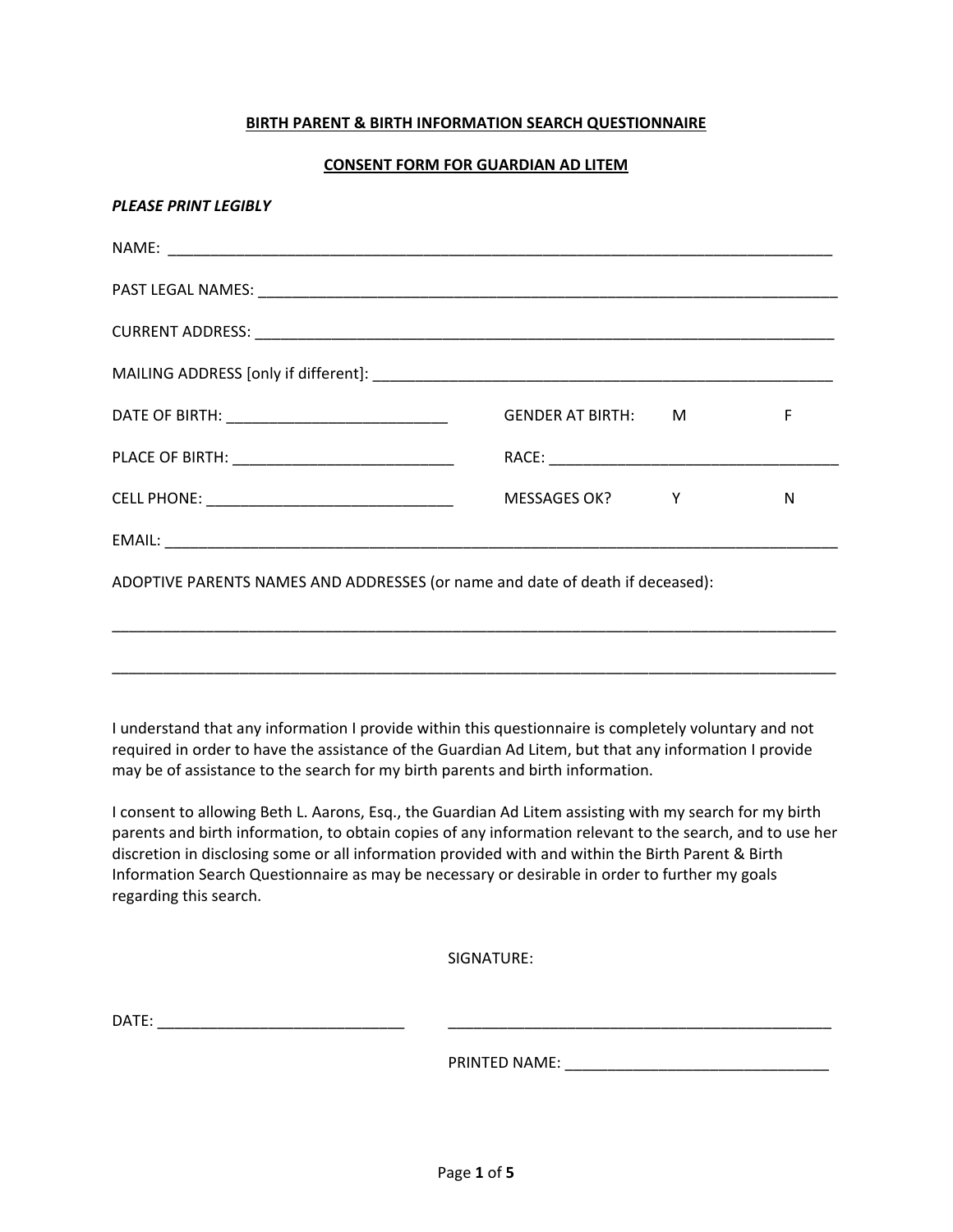### **BIRTH PARENT & BIRTH INFORMATION SEARCH QUESTIONNAIRE**

Completion of this Questionnaire is strictly voluntary. If you choose to complete it, however, please respond as accurately as possible.

### **BIRTH HISTORY**

Please provide copies of any documentation you have relating to your birth. If you have no official documentation but do have anecdotal stories relating to your birth, please use the space provided and/or attach a separate sheet with a description of the information you do have.

### Please circle your selection

| Was this an open or closed adoption?               | <b>OPEN</b>   | <b>CLOSED</b>   | <b>NOT SURE</b> |
|----------------------------------------------------|---------------|-----------------|-----------------|
| Did your adoptive parents know your birth parents? | <b>YES</b>    | NO.             | <b>NOT SURE</b> |
| Were you part of a surrogacy birth?                | <b>YES</b>    | NO.             | <b>NOT SURE</b> |
| If YES, were your adoptive parents DNA donors?     | <b>YES</b>    | NO.             | <b>NOT SURE</b> |
| Are you aware of any full or half siblings?        | <b>YES</b>    | NO.             | <b>NOT SURE</b> |
| Were you born as a single or multiple birth?       | <b>SINGLE</b> | <b>MULTIPLE</b> | <b>NOT SURE</b> |
| If born in a multiple birth, please describe:      | <b>TWINS</b>  | <b>TRIPLETS</b> | #               |

\_\_\_\_\_\_\_\_\_\_\_\_\_\_\_\_\_\_\_\_\_\_\_\_\_\_\_\_\_\_\_\_\_\_\_\_\_\_\_\_\_\_\_\_\_\_\_\_\_\_\_\_\_\_\_\_\_\_\_\_\_\_\_\_\_\_\_\_\_\_\_\_\_\_\_\_\_\_\_\_\_\_\_\_\_

\_\_\_\_\_\_\_\_\_\_\_\_\_\_\_\_\_\_\_\_\_\_\_\_\_\_\_\_\_\_\_\_\_\_\_\_\_\_\_\_\_\_\_\_\_\_\_\_\_\_\_\_\_\_\_\_\_\_\_\_\_\_\_\_\_\_\_\_\_\_\_\_\_\_\_\_\_\_\_\_\_\_\_\_\_

\_\_\_\_\_\_\_\_\_\_\_\_\_\_\_\_\_\_\_\_\_\_\_\_\_\_\_\_\_\_\_\_\_\_\_\_\_\_\_\_\_\_\_\_\_\_\_\_\_\_\_\_\_\_\_\_\_\_\_\_\_\_\_\_\_\_\_\_\_\_\_\_\_\_\_\_\_\_\_\_\_\_\_\_\_

\_\_\_\_\_\_\_\_\_\_\_\_\_\_\_\_\_\_\_\_\_\_\_\_\_\_\_\_\_\_\_\_\_\_\_\_\_\_\_\_\_\_\_\_\_\_\_\_\_\_\_\_\_\_\_\_\_\_\_\_\_\_\_\_\_\_\_\_\_\_\_\_\_\_\_\_\_\_\_\_\_\_\_\_\_

\_\_\_\_\_\_\_\_\_\_\_\_\_\_\_\_\_\_\_\_\_\_\_\_\_\_\_\_\_\_\_\_\_\_\_\_\_\_\_\_\_\_\_\_\_\_\_\_\_\_\_\_\_\_\_\_\_\_\_\_\_\_\_\_\_\_\_\_\_\_\_\_\_\_\_\_\_\_\_\_\_\_\_\_\_

\_\_\_\_\_\_\_\_\_\_\_\_\_\_\_\_\_\_\_\_\_\_\_\_\_\_\_\_\_\_\_\_\_\_\_\_\_\_\_\_\_\_\_\_\_\_\_\_\_\_\_\_\_\_\_\_\_\_\_\_\_\_\_\_\_\_\_\_\_\_\_\_\_\_\_\_\_\_\_\_\_\_\_\_\_

\_\_\_\_\_\_\_\_\_\_\_\_\_\_\_\_\_\_\_\_\_\_\_\_\_\_\_\_\_\_\_\_\_\_\_\_\_\_\_\_\_\_\_\_\_\_\_\_\_\_\_\_\_\_\_\_\_\_\_\_\_\_\_\_\_\_\_\_\_\_\_\_\_\_\_\_\_\_\_\_\_\_\_\_\_

\_\_\_\_\_\_\_\_\_\_\_\_\_\_\_\_\_\_\_\_\_\_\_\_\_\_\_\_\_\_\_\_\_\_\_\_\_\_\_\_\_\_\_\_\_\_\_\_\_\_\_\_\_\_\_\_\_\_\_\_\_\_\_\_\_\_\_\_\_\_\_\_\_\_\_\_\_\_\_\_\_\_\_\_\_

\_\_\_\_\_\_\_\_\_\_\_\_\_\_\_\_\_\_\_\_\_\_\_\_\_\_\_\_\_\_\_\_\_\_\_\_\_\_\_\_\_\_\_\_\_\_\_\_\_\_\_\_\_\_\_\_\_\_\_\_\_\_\_\_\_\_\_\_\_\_\_\_\_\_\_\_\_\_\_\_\_\_\_\_\_

## Please add any other information you may have regarding your birth history: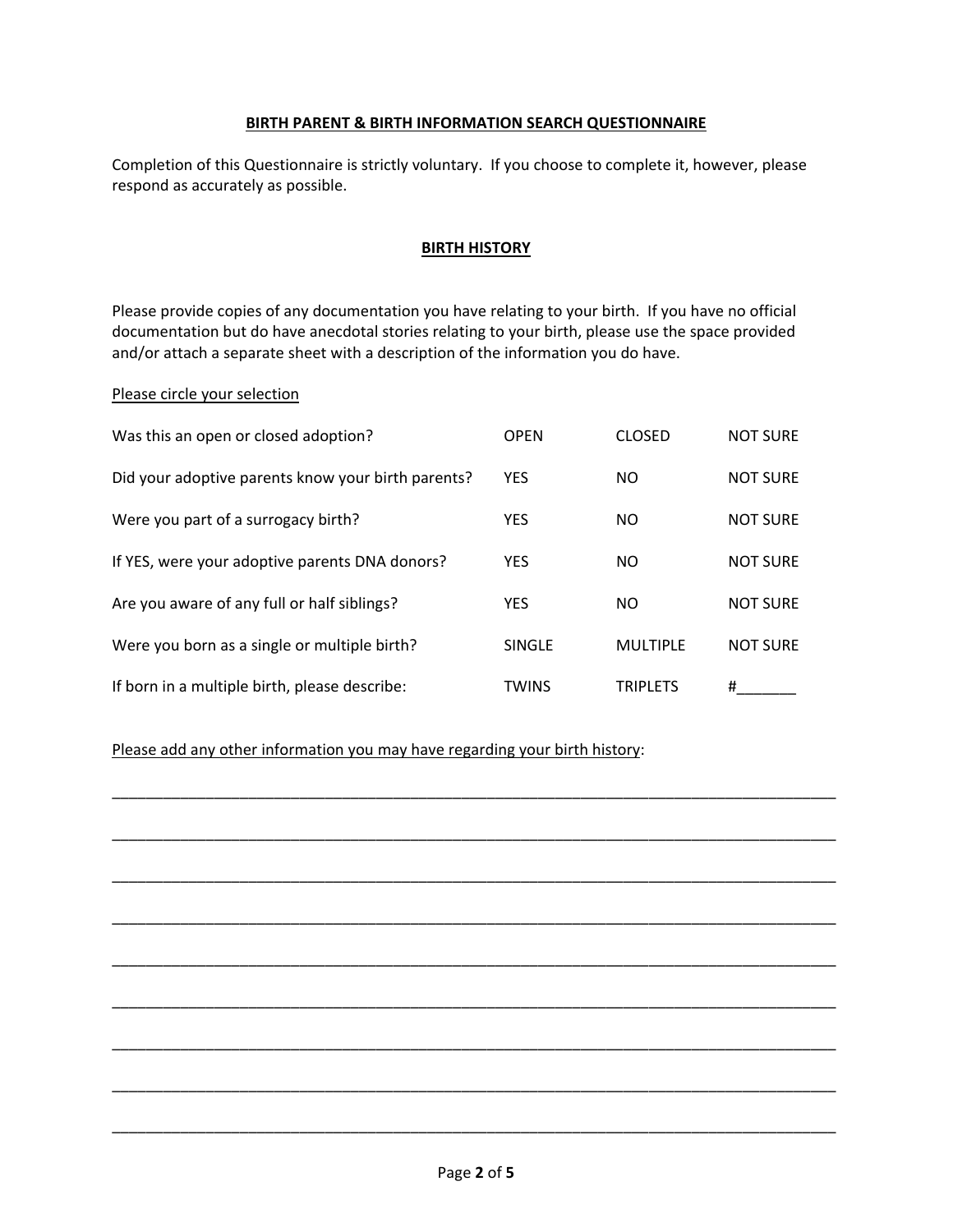# **MEDICAL HISTORY**

| sheets as needed.                                                         | Please note that you are not under any obligation to complete this form or provide personal medical<br>information to the GAL. However, if you do feel comfortable providing any of the following information,<br>it is possible that it may assist in locating or confirming the identity of your birth parents. Please add |
|---------------------------------------------------------------------------|------------------------------------------------------------------------------------------------------------------------------------------------------------------------------------------------------------------------------------------------------------------------------------------------------------------------------|
|                                                                           |                                                                                                                                                                                                                                                                                                                              |
|                                                                           |                                                                                                                                                                                                                                                                                                                              |
| Please describe any of the following which applied at birth or childhood: |                                                                                                                                                                                                                                                                                                                              |
| Birth marks:                                                              |                                                                                                                                                                                                                                                                                                                              |
|                                                                           |                                                                                                                                                                                                                                                                                                                              |
| Physical impairments:                                                     |                                                                                                                                                                                                                                                                                                                              |
|                                                                           |                                                                                                                                                                                                                                                                                                                              |
| Allergies:                                                                |                                                                                                                                                                                                                                                                                                                              |
|                                                                           |                                                                                                                                                                                                                                                                                                                              |
| Learning Disabilities:                                                    |                                                                                                                                                                                                                                                                                                                              |
|                                                                           |                                                                                                                                                                                                                                                                                                                              |
| <b>Medical conditions:</b>                                                |                                                                                                                                                                                                                                                                                                                              |
|                                                                           |                                                                                                                                                                                                                                                                                                                              |
|                                                                           |                                                                                                                                                                                                                                                                                                                              |
|                                                                           |                                                                                                                                                                                                                                                                                                                              |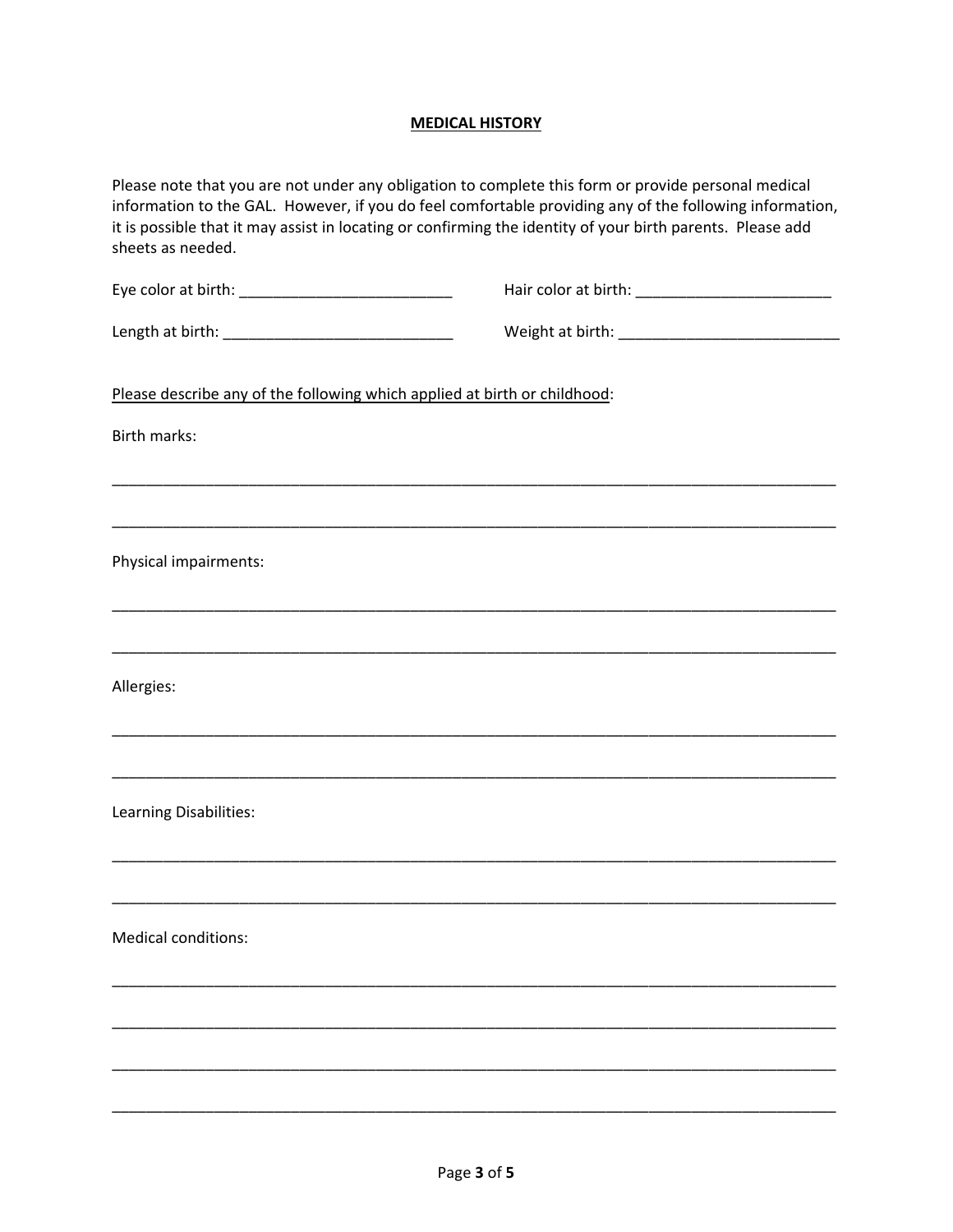### **SEARCH HISTORY**

\_\_\_\_\_\_\_\_\_\_\_\_\_\_\_\_\_\_\_\_\_\_\_\_\_\_\_\_\_\_\_\_\_\_\_\_\_\_\_\_\_\_\_\_\_\_\_\_\_\_\_\_\_\_\_\_\_\_\_\_\_\_\_\_\_\_\_\_\_\_\_\_\_\_\_\_\_\_\_\_\_\_\_\_\_

\_\_\_\_\_\_\_\_\_\_\_\_\_\_\_\_\_\_\_\_\_\_\_\_\_\_\_\_\_\_\_\_\_\_\_\_\_\_\_\_\_\_\_\_\_\_\_\_\_\_\_\_\_\_\_\_\_\_\_\_\_\_\_\_\_\_\_\_\_\_\_\_\_\_\_\_\_\_\_\_\_\_\_\_\_

\_\_\_\_\_\_\_\_\_\_\_\_\_\_\_\_\_\_\_\_\_\_\_\_\_\_\_\_\_\_\_\_\_\_\_\_\_\_\_\_\_\_\_\_\_\_\_\_\_\_\_\_\_\_\_\_\_\_\_\_\_\_\_\_\_\_\_\_\_\_\_\_\_\_\_\_\_\_\_\_\_\_\_\_\_

\_\_\_\_\_\_\_\_\_\_\_\_\_\_\_\_\_\_\_\_\_\_\_\_\_\_\_\_\_\_\_\_\_\_\_\_\_\_\_\_\_\_\_\_\_\_\_\_\_\_\_\_\_\_\_\_\_\_\_\_\_\_\_\_\_\_\_\_\_\_\_\_\_\_\_\_\_\_\_\_\_\_\_\_\_

\_\_\_\_\_\_\_\_\_\_\_\_\_\_\_\_\_\_\_\_\_\_\_\_\_\_\_\_\_\_\_\_\_\_\_\_\_\_\_\_\_\_\_\_\_\_\_\_\_\_\_\_\_\_\_\_\_\_\_\_\_\_\_\_\_\_\_\_\_\_\_\_\_\_\_\_\_\_\_\_\_\_\_\_\_

\_\_\_\_\_\_\_\_\_\_\_\_\_\_\_\_\_\_\_\_\_\_\_\_\_\_\_\_\_\_\_\_\_\_\_\_\_\_\_\_\_\_\_\_\_\_\_\_\_\_\_\_\_\_\_\_\_\_\_\_\_\_\_\_\_\_\_\_\_\_\_\_\_\_\_\_\_\_\_\_\_\_\_\_\_

\_\_\_\_\_\_\_\_\_\_\_\_\_\_\_\_\_\_\_\_\_\_\_\_\_\_\_\_\_\_\_\_\_\_\_\_\_\_\_\_\_\_\_\_\_\_\_\_\_\_\_\_\_\_\_\_\_\_\_\_\_\_\_\_\_\_\_\_\_\_\_\_\_\_\_\_\_\_\_\_\_\_\_\_\_

\_\_\_\_\_\_\_\_\_\_\_\_\_\_\_\_\_\_\_\_\_\_\_\_\_\_\_\_\_\_\_\_\_\_\_\_\_\_\_\_\_\_\_\_\_\_\_\_\_\_\_\_\_\_\_\_\_\_\_\_\_\_\_\_\_\_\_\_\_\_\_\_\_\_\_\_\_\_\_\_\_\_\_\_\_

What are your primary reasons for searching for your birth parents and birth information?

What have you already done as part of your search?

| Are your adoptive parents aware you are searching?                                                                                                                                                                             | <b>YES</b> | NO.            | <b>NOT SURE</b> |
|--------------------------------------------------------------------------------------------------------------------------------------------------------------------------------------------------------------------------------|------------|----------------|-----------------|
| Are your adoptive parents supportive of your search?                                                                                                                                                                           | <b>YES</b> | NO.            | <b>NOT SURE</b> |
| Have you found any biological relatives to date?                                                                                                                                                                               | <b>YES</b> | N <sub>O</sub> |                 |
| If YES, please describe how you are related: ___________________________________                                                                                                                                               |            |                |                 |
| If YES, do they have info re: your birth parents?                                                                                                                                                                              | <b>YES</b> | NO.            | <b>NOT SURE</b> |
|                                                                                                                                                                                                                                |            |                |                 |
| Have you participated in any adoptee DNA programs? YES                                                                                                                                                                         |            | NO.            |                 |
|                                                                                                                                                                                                                                |            |                |                 |
| Are you registered on any adoptee search sites?                                                                                                                                                                                | <b>YES</b> | NO.            |                 |
| If YES, which one(s): Note that the state of the state of the state of the state of the state of the state of the state of the state of the state of the state of the state of the state of the state of the state of the stat |            |                |                 |
| Do you belong to any adult adoptee groups?                                                                                                                                                                                     | <b>YES</b> | N <sub>O</sub> |                 |
| If YES, which one(s): Note that the set of the set of the set of the set of the set of the set of the set of the set of the set of the set of the set of the set of the set of the set of the set of the set of the set of the |            |                |                 |